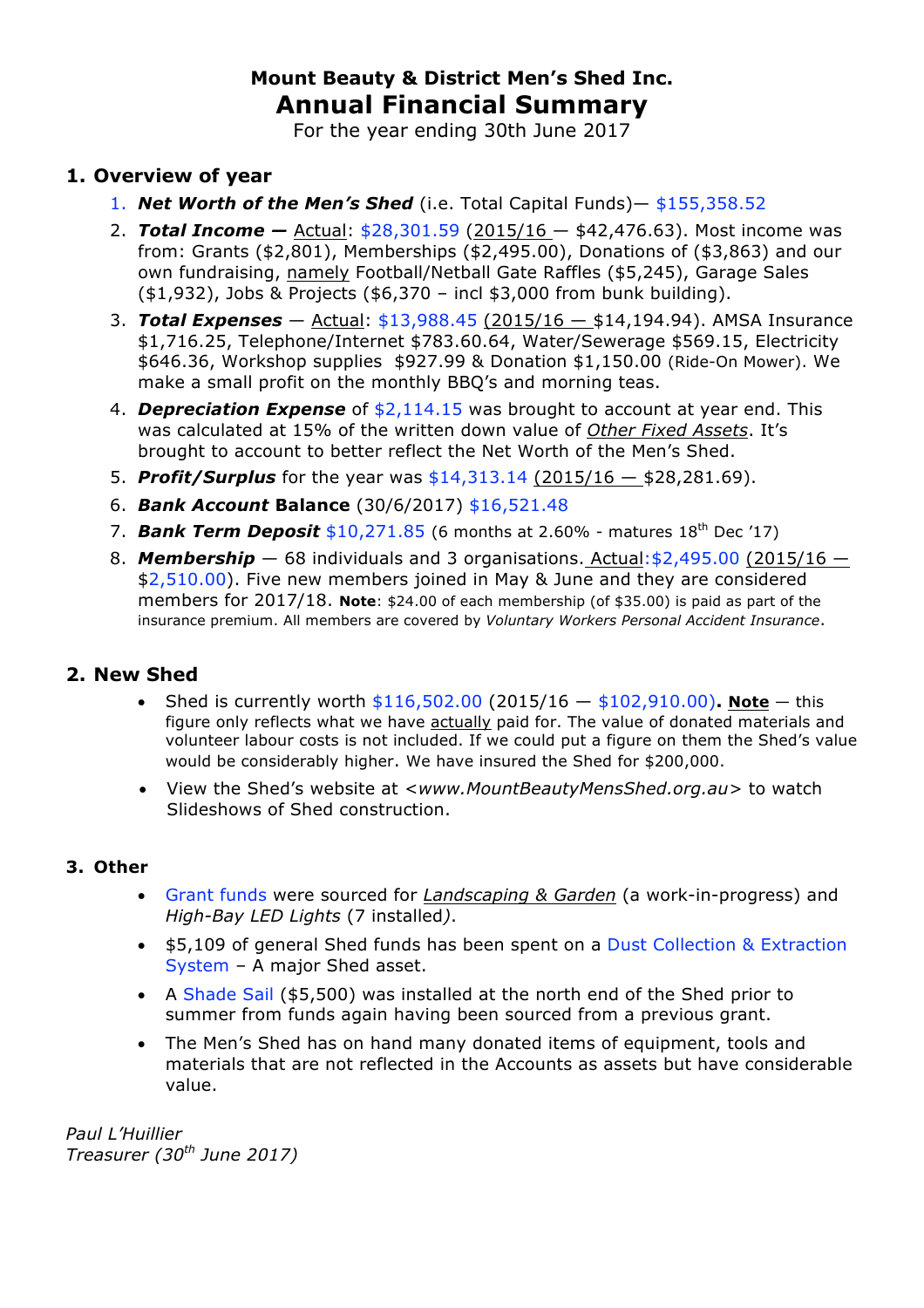#### Balance Sheet **Mt Beauty & District Men's Shed Inc.**

#### **Statement of Financial Position**

#### **As at end of Jun:2016/17**

|                                                           | As at end of Jun:2016/17 |                          |
|-----------------------------------------------------------|--------------------------|--------------------------|
| <b>CAPITAL</b>                                            | This Year                | Last Year                |
|                                                           |                          |                          |
| Capital<br>Profit and Loss                                | 3,744.99<br>137,300.39   | 4,299.47<br>109,018.70   |
|                                                           | 141,045.38               | 113,318.17               |
|                                                           | 141,045.38               | 113,318.17               |
| Plus Current Year Operating Surplus/(De                   | 14,313.14                | 28,281.69                |
| <b>TOTAL CAPITAL FUNDS</b>                                | 155,358.52               | 141,599.86               |
| <b>REPRESENTED BY</b>                                     |                          |                          |
| <b>CURRENT ASSETS</b>                                     |                          |                          |
| Bendigo Bank - Current A/C                                | 16,521.48                | 16,873.25                |
| Bendigo Bk-Term Dep 2.20% (18 Dec '17)                    | 10,271.85                | 10,000.00                |
| Bunnings Vouchers in stock                                | 200.00                   | 200.00                   |
| Football/Netball Gate Float                               | 0.00                     | 100.00                   |
| Pre-Paid Trailer Registration<br>Pre-Paid VMSA Membership | 58.10<br>0.00            | 56.90<br>50.00           |
|                                                           | 27,051.43                | 27,280.15                |
|                                                           | 27,051.43                | 27,280.15                |
| LESS CURRENT LIABILITIES                                  |                          |                          |
| Membership Fees in Advance                                | 175.00                   | 70.00                    |
|                                                           | 175.00                   | 70.00                    |
|                                                           | 175.00                   | 70.00                    |
| <b>NET WORKING CAPITAL</b>                                | 26,876.43                | 27,210.15                |
| <b>FIXED ASSETS</b>                                       |                          |                          |
| <b>Building</b>                                           |                          |                          |
| Shed (Tennis Crt. Ave. Mt Beauty)                         | 116,501.85<br>116,501.85 | 102,910.79<br>102,910.79 |
| <b>Other Fixed Assets</b>                                 |                          |                          |
| Machinery, Equip't & Tools                                | 7,381.71                 | 5,421.24                 |
| Compactus Storage Unit                                    | 2,000.00                 | 2,000.00                 |
| Computer & Accessories                                    | 2,403.20                 | 2,403.20                 |
| Trestle Tables (8)                                        | 379.40                   | 379.40                   |
| SONIQ 65" TV & Apple TV                                   | 1,074.00<br>856.95       | 1,074.00<br>1,497.95     |
| <b>BBQ</b> Equipment<br>Defibrillator (AED Unit)          | 1,690.00                 | 1,690.00                 |
| Refrigerator                                              | 200.00                   | 0.00                     |
| Trailer                                                   | 1,605.69                 | 1,605.69                 |
| Signage                                                   | 603.00                   | 260.00                   |
| Alarm Kit                                                 | 290.00                   | 290.00                   |
| Other                                                     | 277.95<br>18,761.90      | 165.95<br>16,787.43      |
|                                                           | 135,263.75               | 119,698.22               |
| <b>LESS TERM LIABILITIES</b>                              |                          |                          |
|                                                           |                          |                          |
| Accum Deprec'n-Other Fix Assets (15%)                     | 6,781.66<br>6,781.66     | 5,308.51<br>5,308.51     |
|                                                           | 6,781.66                 | 5,308.51                 |
|                                                           |                          |                          |
| <b>NET ASSETS</b>                                         | 155,358.52               | 141,599.86               |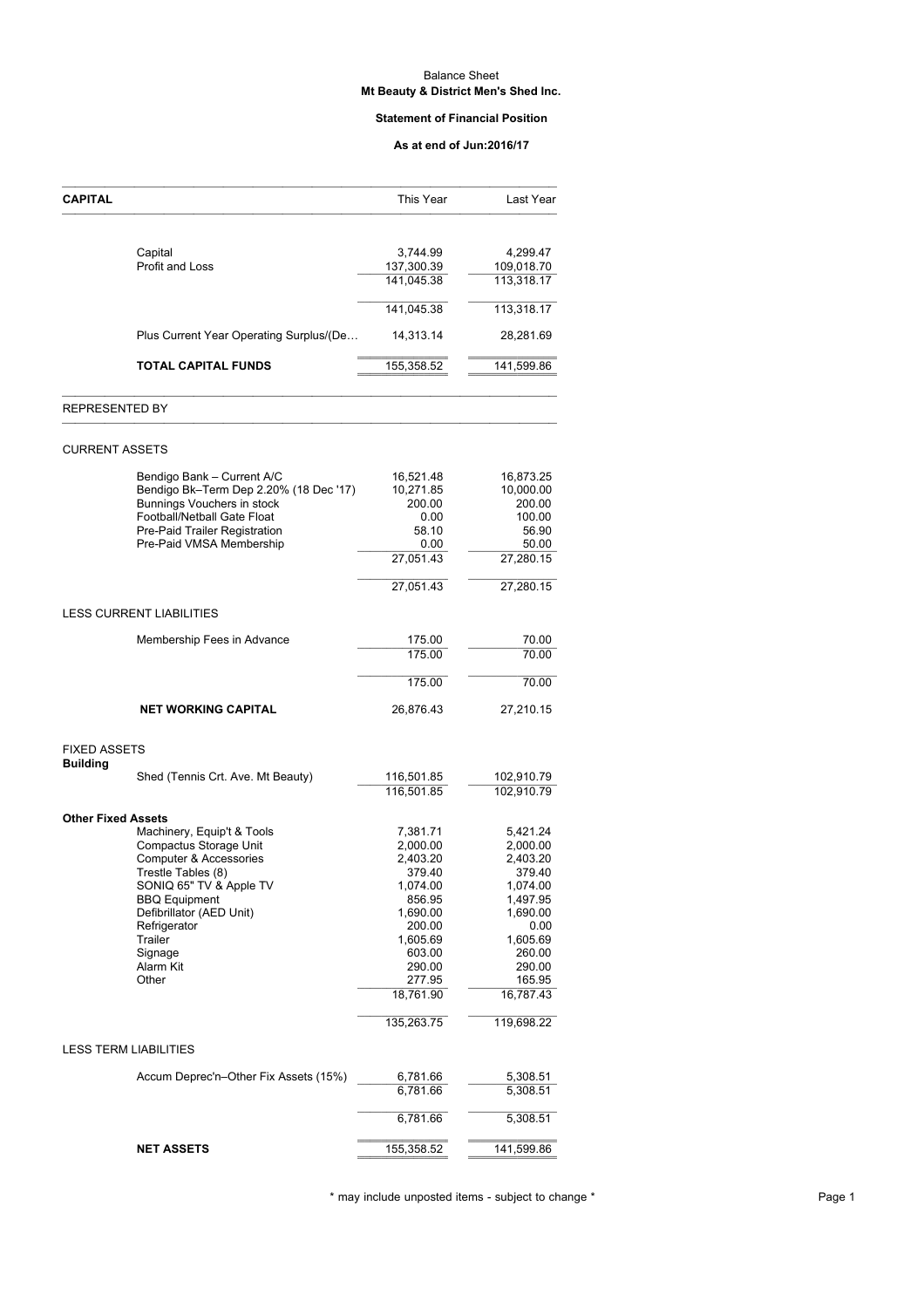#### Profit & Loss for Year to Date **Mt Beauty & District Men's Shed Inc. Profit & Loss Report for year to Jun:2016/17**

| Account            |                                                            | Actual              |
|--------------------|------------------------------------------------------------|---------------------|
| Income             |                                                            |                     |
| R3AA               | Grant – Fed Govt Depart SS                                 | 1,750.00            |
| R3EA               | Grant - VicForests                                         | 1,113.00            |
| R3F                | Donations IN                                               | 3,863.42            |
| R6                 | Interest Received                                          | 366.21              |
|                    |                                                            | 7,092.63            |
|                    | Membership Fees                                            |                     |
| R1A<br>R1B         | Individual fees (\$35/member)                              | 2,345.00<br>150.00  |
|                    | Bus/Community Org. fees (\$50/member)                      | 2,495.00            |
|                    |                                                            |                     |
| <b>Fundraising</b> |                                                            |                     |
| R4                 | BBQ takings incl Sun Tour                                  | 1,909.15            |
| R5<br>R5A          | <b>Morning Tea Donations</b><br>Christmas Lunch            | 716.36<br>672.00    |
| R5B                | Football/Netball Gate Raffle                               | 5,245.45            |
| R5D                | Xmas Street decorations                                    | 500.00              |
| R <sub>5F</sub>    | <b>Bunk Building Fee</b>                                   | 3,000.00            |
| R5FA               | Firewood Sale                                              | 400.00              |
| R5G                | Garage Sale                                                | 1,932.00            |
| R5KA               | 1/2 Marathon Drink Stations                                | 500.00              |
| R5L                | Projects/Jobs - Client Fees                                | 3,370.00            |
| R5M                | Projects – repair & sell                                   | 154.00              |
| R5N                | Projects – make & sell                                     | 315.00<br>18,713.96 |
|                    |                                                            |                     |
|                    | <b>Total Income</b>                                        | 28,301.59           |
| <b>Expenses</b>    |                                                            |                     |
|                    | <b>Administration Expenses</b>                             |                     |
| E05<br>E05A        | Stationery<br>Telephone/Internet (Telstra)                 | 49.47<br>783.60     |
| E06                | Postage                                                    | 13.20               |
| E06A               | <b>Bank Charges</b>                                        | 12.45               |
| E07                | AMSA Insurance (66 membersx\$24+extra)                     | 1,716.25            |
| E07A               | AMSA & VMSA Membership                                     | 100.00              |
| E08                | Consumer Affairs Victoria                                  | 55.80               |
| E10                | Website Hosting (Stones Throw IT)                          | 120.00              |
| E33                | Water/Sewerage (NE Water)                                  | 569.15              |
| E35A               | Electricity (AGL Energy)                                   | 646.36              |
| E47                | Sundries                                                   | 349.49<br>4,415.77  |
|                    | Workshop Expenses                                          |                     |
| E02A               | <b>Morning Teas</b>                                        | 599.79              |
| E13A               | Playground Decking Seat (Alpine Shire)                     | 1,230.33            |
| E35                | Health & Safety incl 1st Aid                               | 173.96              |
| E37                | <b>Cleaning/Toilet Products</b>                            | 307.59              |
| E38                | Project Supplies (specific)                                | 648.72              |
| E39                | Workshop Supplies (consumables)                            | 927.99              |
| E40                | Repairs & Maintenance (Equip't)                            | 68.75<br>3,957.13   |
|                    |                                                            |                     |
| E01                | <b>Miscellaneous Expenses</b><br>BBQ - food/drink/sundries | 1,441.22            |
| <b>E01A</b>        | Christmas Lunch                                            | 270.80              |
| E04                | Donations OUT                                              | 1,150.00            |
| E11                | Freight                                                    | 113.30              |
| E17                | Tip fees                                                   | 50.63               |
| E27                | <b>Trailer Registration</b>                                | 56.90               |
| E29                | Depreciation - Fixed Assets (15%)                          | 2,114.15            |
| E46A               | Garden Supplies                                            | 418.55              |
|                    |                                                            | 5,615.55            |
|                    | <b>Total Expenses</b>                                      | 13,988.45           |
| Profit (Loss)      |                                                            | 14,313.14           |
|                    |                                                            |                     |

\* may include unposted items - subject to change \*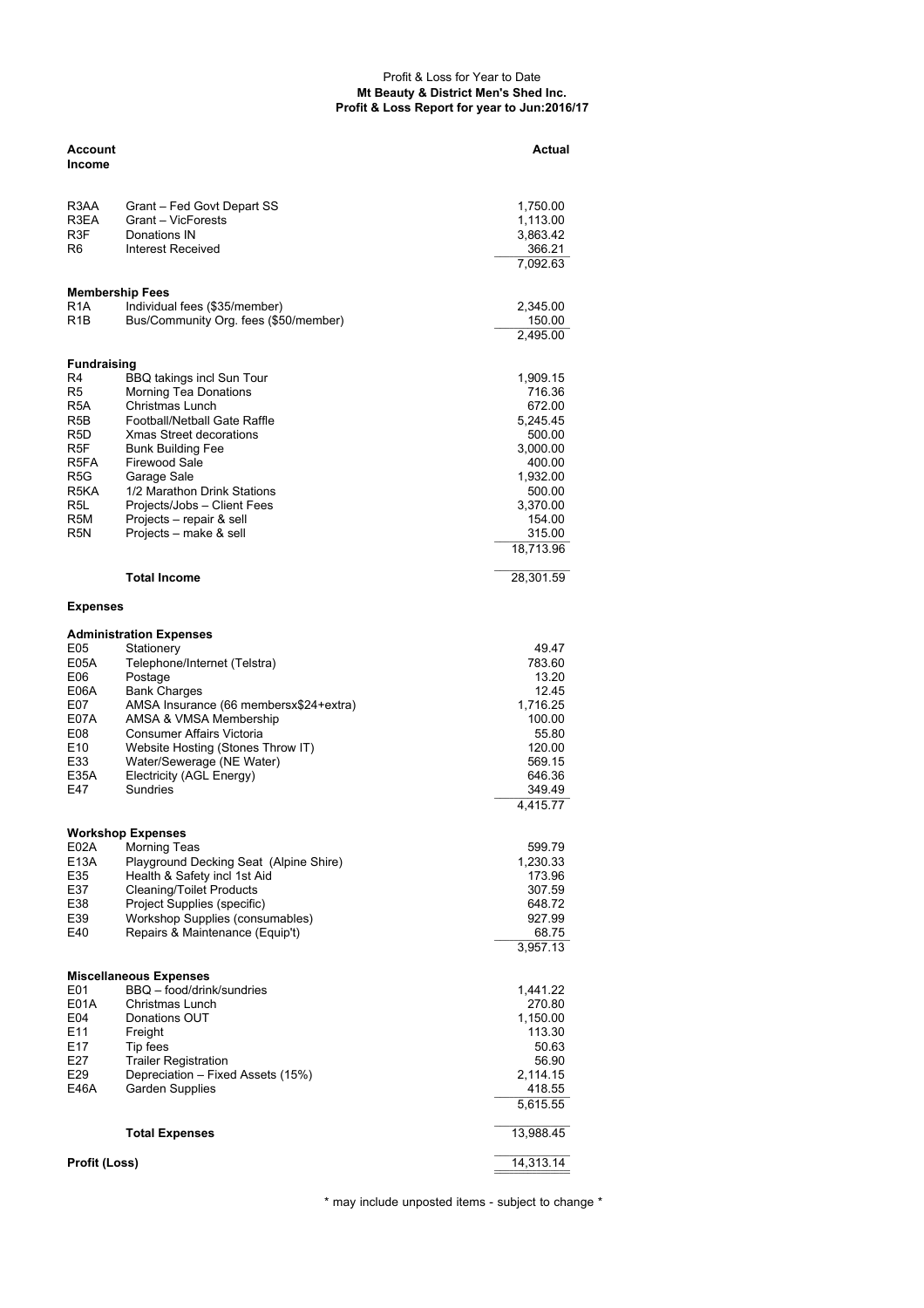### Mount Beauty & District Men's Shed **2016/17 Annual Budget\***

|                                                    | $\sim$        |                     |
|----------------------------------------------------|---------------|---------------------|
| <b>Income</b>                                      | <b>Budget</b> | <b>Year to Date</b> |
| Memberships                                        | 2,250.00      | 2,495.00            |
| Football/Netball gate raffle                       | 3,800.00      | 5,245.00            |
| Donations IN                                       | 1,100.00      | 3,863.00            |
| Xmas Lunch                                         | 660.00        | 672.00              |
| <b>Xmas Street Decorations</b><br>$\bullet$        | 500.00        | 500.00              |
| <b>Firewood Sale</b><br>$\bullet$                  | 400.00        | 400.00              |
| Projects/Jobs - client fees (incl Deer Guards)     | 3,200.00      | 6,370.00            |
| Projects - make & sell (e.g. L/Golf, Clocks etc)   | 300.00        | 315.00              |
| Projects - repair & sell (e.g. Bikes)              | 250.00        | 154.00              |
| Garage Sale (items donated)<br>$\bullet$           | 350.00        | 1,932.00            |
| 1/2 Marathon Drink Stations<br>$\bullet$           | 500.00        | 500.00              |
| • Interest Received (term deposit + other)         | 280.00        | 366.00              |
| <b>Total Income</b>                                | \$13,590.00   | \$22,812.00         |
| Expenditure                                        |               |                     |
| Administration:                                    |               |                     |
| • Telephone & Internet (Telstra)                   | 840.00        | 784.00              |
| Water & Sewerage (NE Water)<br>$\bullet$           | 600.00        | 569.00              |
| • Electricity (AGL Energy)                         | 850.00        | 646.00              |
| • AMSA Insurance                                   | 1,700.00      | 1,716.00            |
| • Website Hosting                                  | 120.00        | 120.00              |
| • AMSA & VMSA Memberships                          | 100.00        | 100.00              |
| Consumer Affairs Victoria<br>$\bullet$             | 56.00         | 56.00               |
| • Sundries (stationery, bank charges, postage etc) | 250.00        | 349.00              |
| sub-total                                          | \$4,516.00    | \$4,340.00          |
| Workshop:                                          |               |                     |
| • Health & Safety incl $1st$ Aid                   | 250.00        | 174.00              |
| <b>Cleaning/Toilets Products</b><br>$\bullet$      | 225.00        | 308.00              |
| • Workshop Supplies (consumables)                  | 1,650.00      | 928.00              |
| • Project Supplies (for specific projects)         | 350.00        | 649.00              |
| • Repairs & Maintenance (equipment)                | 250.00        | 69.00               |
| sub-total                                          | \$2,725.00    | \$2,128.00          |
| Miscellaneous:                                     |               |                     |
| Xmas Lunch<br>$\bullet$                            | 350.00        | 271.00              |
| <b>Trailer Registration</b>                        | 57.00         | 57.00               |
| Freight<br>$\bullet$                               | 200.00        | 113.00              |
| Tip Fees<br>$\bullet$                              | 150.00        | 51.00               |
| Donations OUT<br>$\bullet$                         | 200.00        | 1,150.00            |
| <b>Garden Supplies</b>                             | 1,200.00      | 414.00              |
| Shire Permit (Shade Sail)<br>$\bullet$             | -------       | 440.00              |
| sub-total                                          | \$2,157.00    | \$2,496.00          |
| <b>Total Expenditure</b>                           | \$9,348.00    | \$8,964.00          |
| <b>Profit/(Loss)</b> - Surplus/(Deficit)           | \$3,242.00    | \$13,848.00         |

#### **Notes**

- **\***Based on figures from 2014/15 & 2015/16 Financial Reports
- #1 BBQ's & Morning Teas are not listed as these are close to break-even items.
- #2 Grant funds are unknown and therefore are not factored into the budget.
- #3 Items of expenditure relating to the following categories i.e. (1). **Asset items** e.g. tools, equipment & machinery or (2). **Shed improvements or additions** are not listed. As proposed expenditure on such items arises then overall finances will be looked at to see if they can be purchased from *available* or *future* funds.
- #4 Sweet Valley Sounds & the Music Festival will not run this year so income from supervisory duties will not eventuate. **30 June 2017**